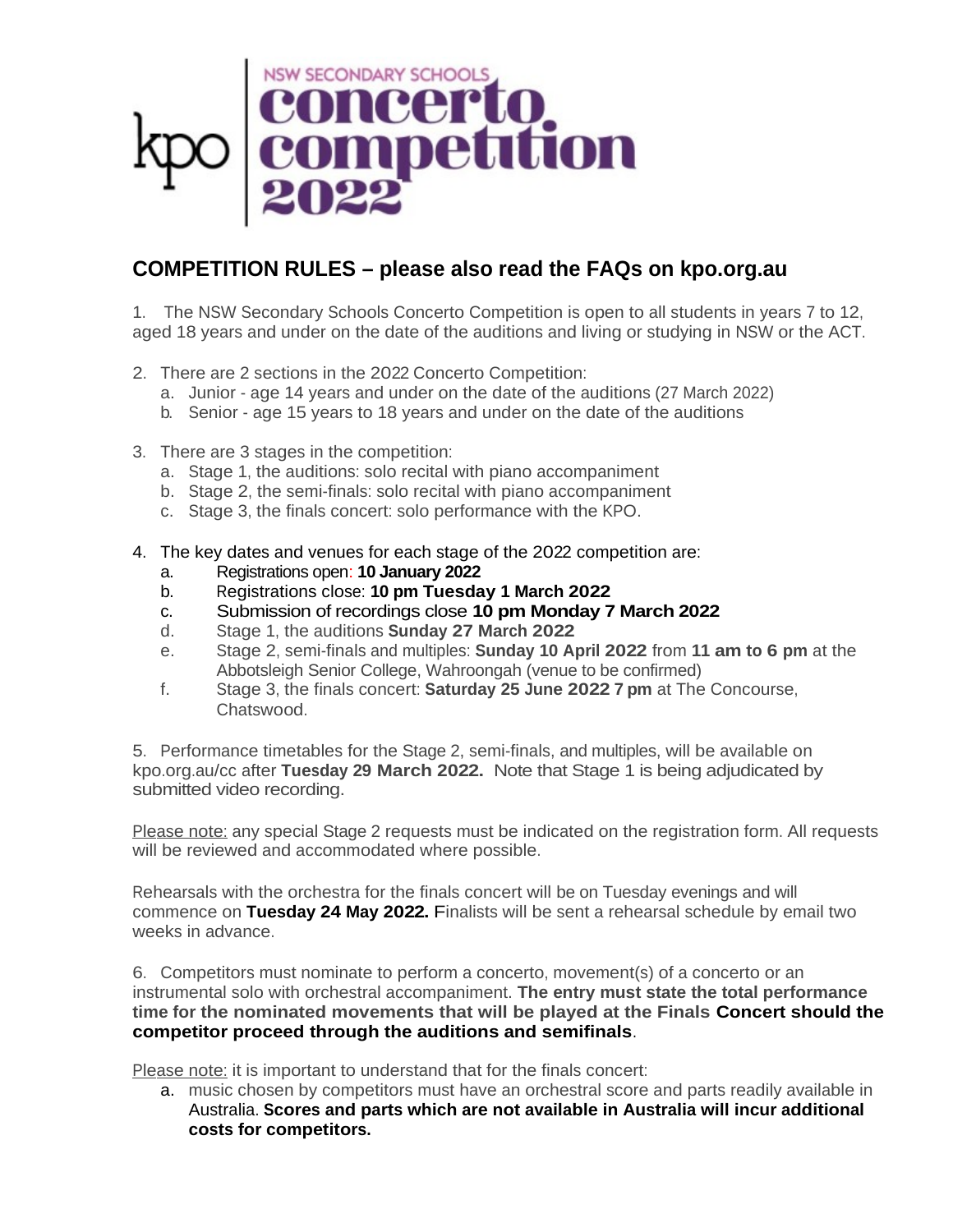- b. if orchestral parts are not available, the competitor must withdraw from the competition
- c. the choice of work and movements nominated on the registration form cannot be altered after the closing date for entries (1 March 2022).

7. For Stage1, the **Auditions**, submit your video recording as described on the Concert Competition website.

Twenty competitors will be selected to proceed to the semifinals, including at least one Junior, and at least one Senior.

9. For Stage 2, the **semi-finals**, the allocated time for each competitor is **15 minutes**.

10. For the **finals concert**, longer works may require some sections to be cut. The conductor of the finals concert will make the final decision.

11. For Stages 1 and 2, the auditions and semi-finals, competitors must perform with piano accompaniment. Competitors may provide their own accompanist or choose an accompanist from the KPO's database of accompanists, available at kpo.org.au/cc. Competitors should bring a separate copy of the piano accompaniment to Stage 2, the Semifinals.

12. Competitors should provide a copy of their music for use by the adjudicators. Authorised copies and original parts can be collected from the front desk during the allocated breaks. Photocopies will be retained and destroyed by the KPO in accordance with copyright law.

13. The following awards will be presented following the finals concert:

- a. Overall winner, awarded to the best performer across both the Junior and Senior sections: \$5,000 plus the opportunity to perform a full concerto with the KPO
- b. Barbara Robinson award: \$1,000
- c. Barbara Cran award: \$1,000

At least one Junior section finalist and one Senior section finalist will receive two of these top three awards.

- d. Perpetual cups, awarded to schools of the overall winner, Barbara Robinson award winner and the Barbara Cran award winner
- e. KPO players' award, awarded to the best performer (as voted by KPO players and the KPO finals concert conductor) during the KPO finals concert rehearsals: \$500.00.
- f. All finalists will receive \$200.00.

14. The overall winner cannot enter the competition again in subsequent years on the same instrument. A Junior section winner of either the Barbara Cran or Barbara Robinson award cannot enter as a Junior again on the same instrument, but may compete in the Senior section.

15. Competitors must be prepared to perform at their scheduled times at Stage 2, the semifinals. Please note: Under no circumstances can changes be made to the schedule once it is published.

16. Video and audio recording is only permitted during the dress rehearsal for the Finals Concert. No other recording of any competitor will be permitted during any public performance.

17. All competitors perform at their own risk and KPO will not accept responsibility for any accident or misadventure.